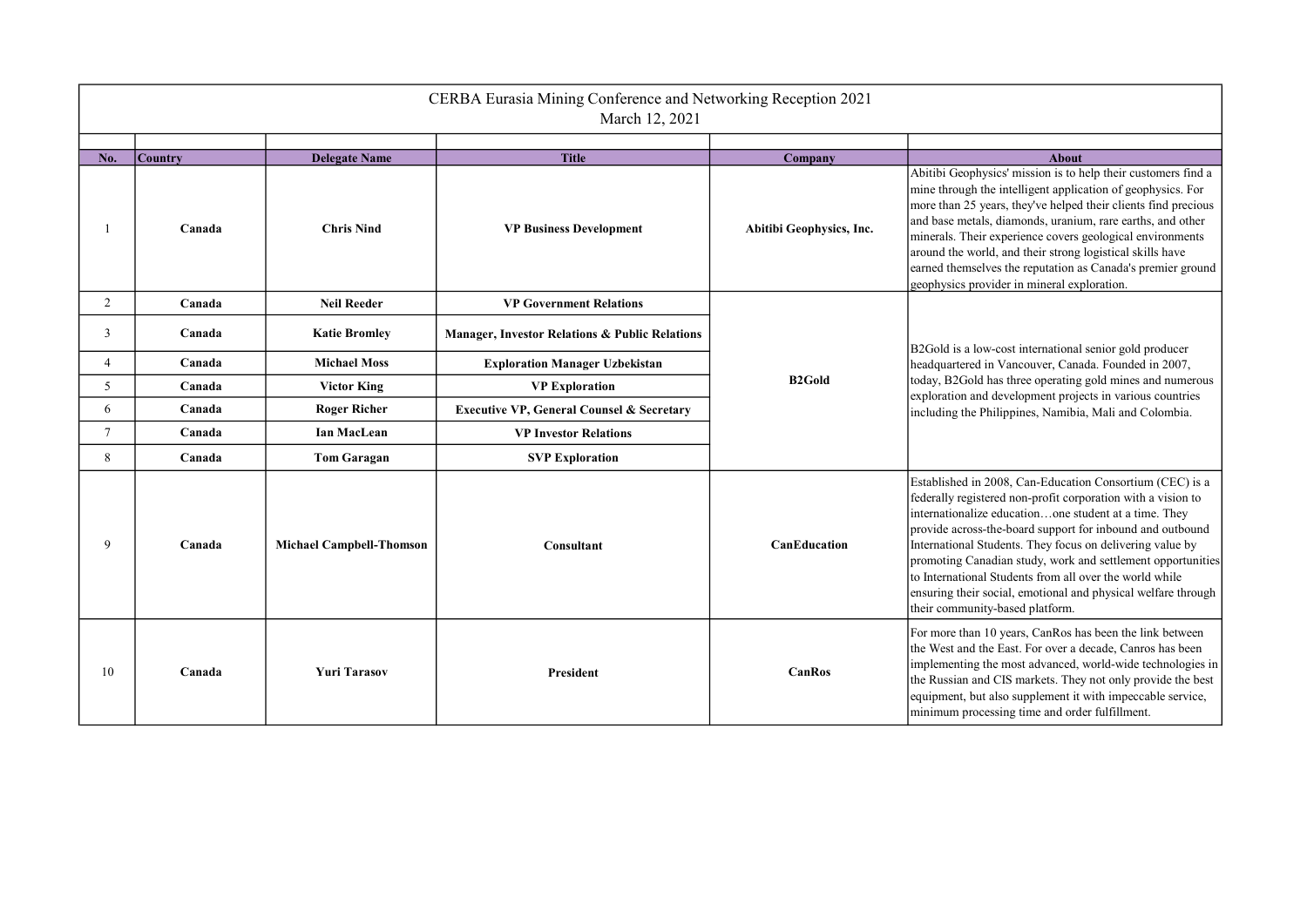| 11 | Canada | Ella Omelchenko        | <b>Counsel</b>                                                                                                       | <b>Clifford Chance</b>                                                                                                | Clifford Chance is one of the world's pre-eminent law firms,<br>with significant depth and range of resources across five<br>continents. As a single, fully integrated, global partnership,<br>Clifford Chance prides themselves on their approachable,<br>collegial and team-based way of working. Their clients                                                                                                                                                                                           |
|----|--------|------------------------|----------------------------------------------------------------------------------------------------------------------|-----------------------------------------------------------------------------------------------------------------------|-------------------------------------------------------------------------------------------------------------------------------------------------------------------------------------------------------------------------------------------------------------------------------------------------------------------------------------------------------------------------------------------------------------------------------------------------------------------------------------------------------------|
| 12 | Canada | Victoria Bortkevicha   | <b>Office Managing Partner, Moscow</b>                                                                               |                                                                                                                       | include corporations from all the commercial and industrial<br>sectors, governments, regulators, trade bodies and not-for-<br>profit organisations. Clifford Chance provides them with the<br>highest-quality advice and legal insight, which combines the<br>Firm's global standards with in-depth local expertise.                                                                                                                                                                                        |
| 13 | Canada | Erin E. Campbell       | President                                                                                                            | <b>ECMB Capital Partners, Inc.</b>                                                                                    | ECMB Capital Partners serves public and private companies<br>with expertise in financing, mergers and acquisitions, private<br>and public equity, public listings, restructuring, and more.                                                                                                                                                                                                                                                                                                                 |
| 14 | Canada | Elena Zabudskaya       | <b>Acting Project Manager, Northern Ontario</b><br><b>Exports Program</b>                                            | Economic Development   City of<br><b>Greater Sudbury</b>                                                              | The Northern Ontario Export Program helps grow your<br>business scope and reach markets outside of Northern<br>Ontario. They're also available to guide you through<br>provincial and national export programs and services. The<br>Northern Ontario Export Program is delivered by the City of<br>Greater Sudbury on behalf of Ontario's North Economic<br>Development Corporation and supported by FedNor and the<br>North Ontario Export Development Northern Ontario Heritage Fund Corporation (NOHFC). |
| 15 | Canada | <b>Scott Rennie</b>    | <b>Program Advisor</b>                                                                                               |                                                                                                                       |                                                                                                                                                                                                                                                                                                                                                                                                                                                                                                             |
| 16 | Canada | <b>Nathan Lysons</b>   | <b>Counsellor (Commercial) and Senior Trade</b><br><b>Commissioner</b>                                               | Global Affaires Canada, Canadian<br><b>Embassy and Trade Commissioner</b><br>Service in the Repiblic of<br>Kazakhstan | Part of Global Affairs Canada, the Canadian Trade<br>Commissioner Service is a network of more than 1000 trade<br>professionals working in Canadian embassies, high<br>commissions, and consulates located in 161 cities around the<br>world and with offices across Canada.                                                                                                                                                                                                                                |
| 17 | Canada | <b>Heather Bystryk</b> | <b>Senior Trade Commissioner and Head of</b><br>Program at the Embassy of Canada to the<br><b>Russian Federation</b> | Global Affaires Canada, Canadian<br><b>Embassy and Trade Commissioner</b><br><b>Service in the Russian Federation</b> |                                                                                                                                                                                                                                                                                                                                                                                                                                                                                                             |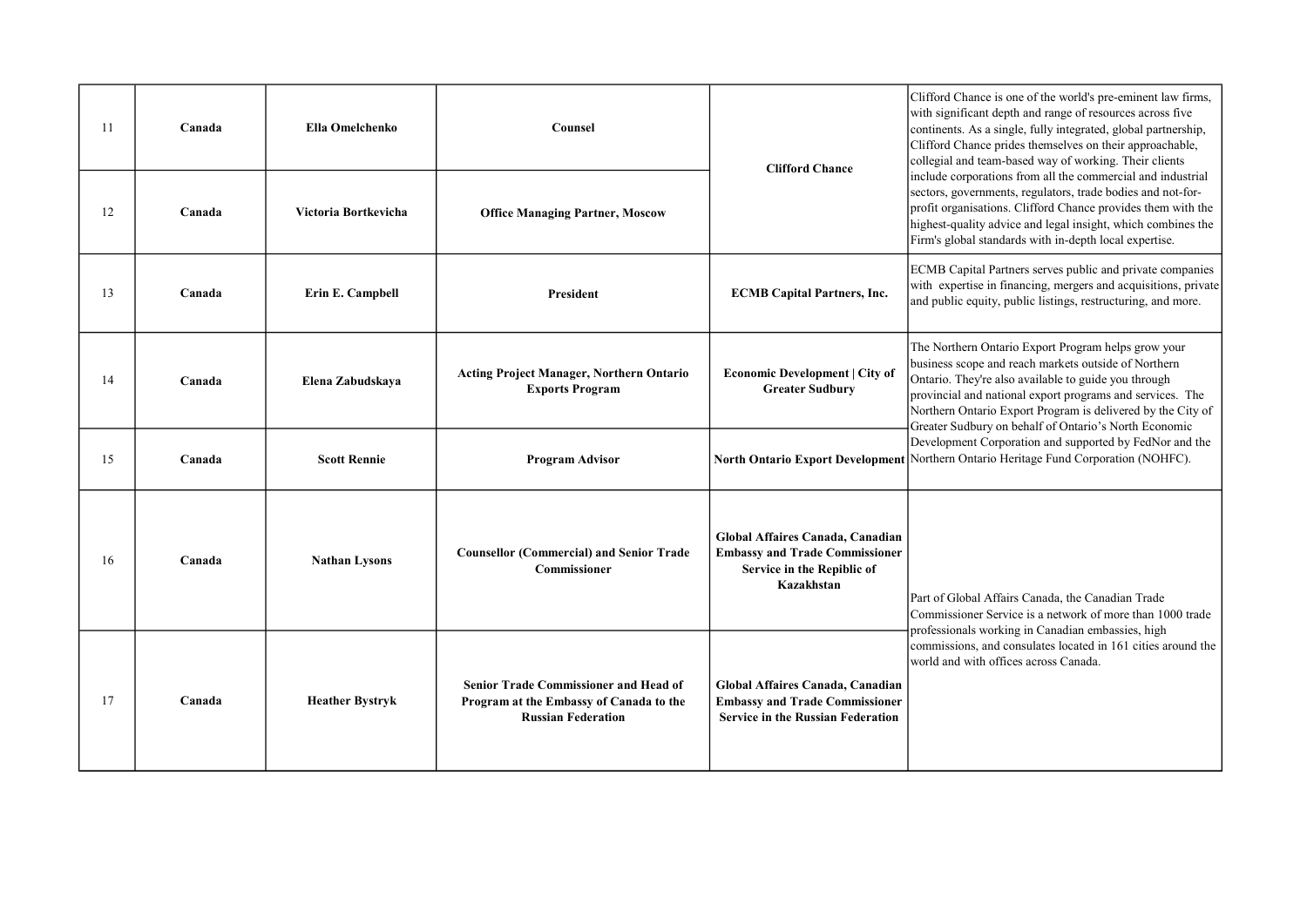| 18 | Canada | <b>Julien Brisson</b>    | <b>Senior Political Desk Officer &amp; Trade</b><br>Commissioner | <b>Global Affairs Canada</b> | Global Affairs Canada, is the department of the Government<br>of Canada that manages Canada's diplomatic and consular<br>relations, encourages Canadian international trade, and leads<br>Canada's international development and humanitarian<br>assistance.                                                                                                 |
|----|--------|--------------------------|------------------------------------------------------------------|------------------------------|--------------------------------------------------------------------------------------------------------------------------------------------------------------------------------------------------------------------------------------------------------------------------------------------------------------------------------------------------------------|
| 19 | Canada | Katerina Ioannou         | <b>Trade Officer</b>                                             | <b>Government of Alberta</b> | Whatever your investment and business goals are, you can<br>make them happen in Alberta, Canada. This is where you'll<br>find Canada's youngest, best educated workforce, most<br>liveable cities, and some of the most business friendly<br>policies in North America.                                                                                      |
| 20 | Canada | <b>Ivan Yelkin</b>       | <b>Technical Director</b>                                        | Hatch                        | Hatch is a global multidisciplinary management, engineering                                                                                                                                                                                                                                                                                                  |
| 21 | Canada | <b>Alexandre Gordine</b> | <b>Senior Water Resources Engineer</b>                           |                              | and development consultancy. Its group companies have<br>more than 9,000 staff in 70+ offices. In 2015, Hatch was<br>ranked as a top 20 International Design Firm according to the<br>Engineering News-Record (ENR) rankings                                                                                                                                 |
| 22 | Canada | <b>Igor Kiselev</b>      | <b>Director</b>                                                  | <b>Illumiti</b>              | Illumiti is a boutique management consulting firm focused on<br>helping small and mid-sized companies harness the value<br>offered by the diverse range of SAP software solutions. They<br>work collaboratively with their clients to understand their<br>business and to identify and implement the solutions that will<br>help them become market leaders. |
| 23 | Canada | <b>Ryan Catton</b>       | <b>Business Development Manager</b>                              | <b>Ionic Mechatronics</b>    | Ionic Mechatronics designs and manufactures robotic<br>systems for heavy industry for the metals industry. The<br>company has unique expertise in metal refinery automation<br>environments. Ionic Mechatronics has facilities in both<br>Sudbury and Cambridge, Ontario.                                                                                    |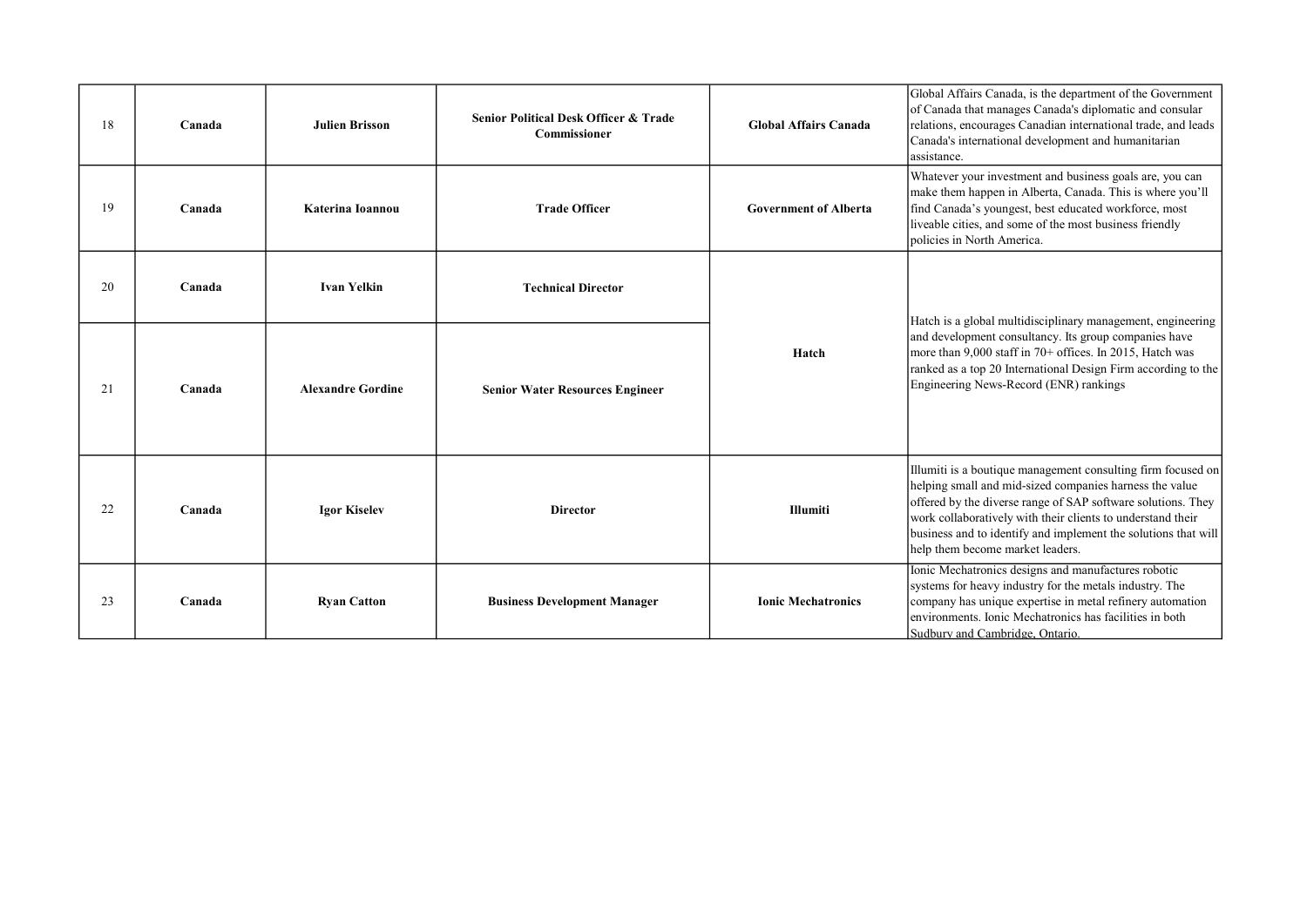| 24 | Canada | Olesya Shakirova          | <b>Manager, Government Relations and Public</b><br><b>Affairs</b>               |                                 | Founded in 1993, Kinross Gold is a senior gold mining                                                                                                                                                                                                                                                                                                                                                                                                                                                      |
|----|--------|---------------------------|---------------------------------------------------------------------------------|---------------------------------|------------------------------------------------------------------------------------------------------------------------------------------------------------------------------------------------------------------------------------------------------------------------------------------------------------------------------------------------------------------------------------------------------------------------------------------------------------------------------------------------------------|
| 25 | Canada | <b>Stanislav Borodyuk</b> | VP, Government Relations & Head, Moscow<br>Office                               |                                 | company with a diverse portfolio of mines and projects in the<br>United States, Brazil, Chile, Ghana, Mauritania, and Russia.<br>Headquartered in Toronto, Canada, Kinross employs                                                                                                                                                                                                                                                                                                                         |
| 26 | Canada | Mike van Akkooi           | <b>Senior VP, Government Relations</b>                                          | <b>Kinross Gold Corporation</b> | approximately 9,000 people worldwide. The Company is<br>focused on delivering value through operational excellence,<br>balance sheet strength, disciplined growth, and responsible<br>mining.                                                                                                                                                                                                                                                                                                              |
| 27 | Canada | <b>William Dunford</b>    | Vice-President, Deputy General Manager, Kupol<br>& Dvoinov                      |                                 |                                                                                                                                                                                                                                                                                                                                                                                                                                                                                                            |
| 28 | Canada | <b>Chris Weafer</b>       | <b>Chief Executive Officer &amp; General Director</b>                           | <b>Macro-Advisory</b>           | Macro-Advisory is the leading independent strategic advisory<br>and macro analytics firm operating throughout the Eurasia<br>region. They combine macro-economic and political analysis,<br>risk assessment and investment due-diligence to help their                                                                                                                                                                                                                                                     |
| 29 | Canada | J.P. Natkin               | <b>Managing Director</b>                                                        |                                 | clients identify opportunities and to best position for future<br>profitable growth.                                                                                                                                                                                                                                                                                                                                                                                                                       |
| 30 | Canada | <b>Cindy Chesney</b>      | <b>Director Global Partnerships</b>                                             | <b>Maestro Digital Mine</b>     | Maestro Digital Mine manufactures industrial internet of<br>things (IIOT) devices and last mile digital networks for the<br>underground mining sector.<br>Their products and solutions deliver worker safety and<br>productivity improvements while reducing the mines energy<br>and greenhouse gas footprint. Maestro Digital Mine provides<br>significant CAPEX and OPEX savings to the mines project<br>delivery, technology (IT/OT), ventilation, energy<br>occupational heath & safety professionals. |
| 31 | Canada | Andrei Makovetski         | Sales Director for Eurasia & Executive Director<br><b>ME Elecmetal Mongolia</b> | <b>ME</b> Elecmetal             | ME Elecmetal is the leading supplier of integrated wear<br>solutions for mining, construction and industry.                                                                                                                                                                                                                                                                                                                                                                                                |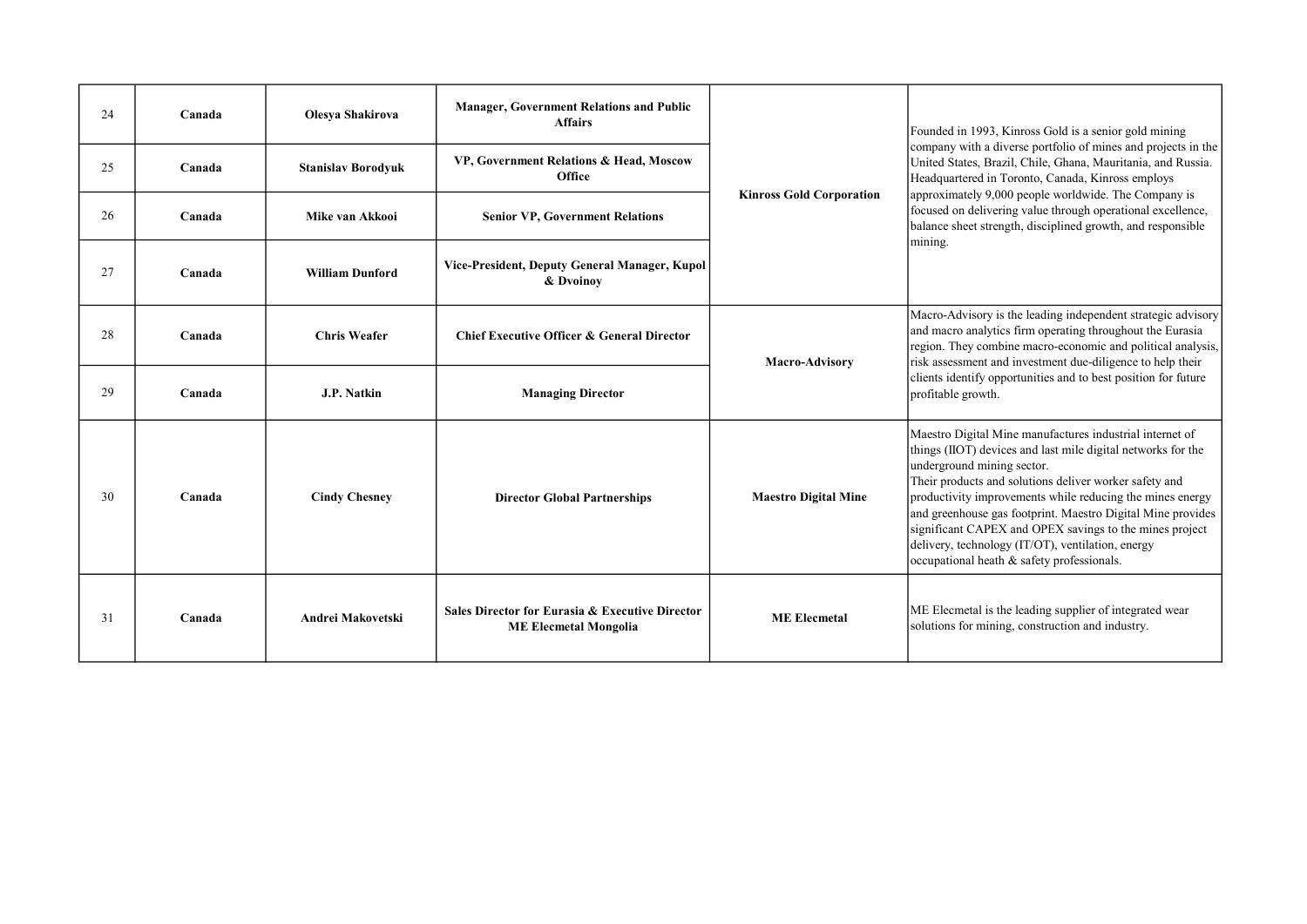| 32 | Canada | <b>Ryan McEachern</b>       | <b>Managing Director</b>            |                                               | The MSTA CANADA supports members in the development<br>of their export strategies and marketing by leveraging the<br>"Made in Canada" brand globally. MSTA CANADA<br>participates annually in major outbound international trade                                                                                                                                                                  |
|----|--------|-----------------------------|-------------------------------------|-----------------------------------------------|---------------------------------------------------------------------------------------------------------------------------------------------------------------------------------------------------------------------------------------------------------------------------------------------------------------------------------------------------------------------------------------------------|
| 33 | Canada | <b>Stephanie Alvarez</b>    | <b>Business Development Manager</b> | <b>Mining Suppliers Association</b><br>Canada | shows and trade missions. To date this has included more<br>than 185 events and trade missions that hosted 5,650<br>company participants. MSTA CANADA also produces and<br>hosts incoming buyer missions bringing international mining<br>firms to Canada to meet with interested suppliers.                                                                                                      |
| 34 | Canada | Natalia Smalyuk             | President                           | <b>NBAU Consulting</b>                        | NBAU Consulting is about trusted counsel, highly<br>customized training and interactive conversation design to<br>equip you, trailblazer decision-makers and leaders, with what<br>it takes to navigate the unchartered frontiers, move on your<br>growth agenda, build your brand and manage risk.                                                                                               |
| 35 | Canada | <b>Jianmin Deng</b>         | <b>VP Sales Manager</b>             | <b>NDT</b> Technologies, Inc.                 | NDT Technologies Inc. is a leading supplier of integrated<br>automated non-destructive testing (NDT) and measuring<br>systems. They design, manufacture, install and service<br>custom-made automated systems utilizing ultrasonic, eddy<br>current, electromagnetic, digital optical vision and laser<br>technologies.                                                                           |
| 36 | Canada | <b>Murat Urakov</b>         | Sr. Geophysicist                    | <b>Phoenix Geophysics</b>                     | The world leader in magnetotellurics geophysics<br>instrumentation, Phoenix systems are used by contractors,<br>universities and government agencies in over 100 countries<br>for exploration and research. They've been in Toronto<br>designing and building intrumentation since 1975, have 50<br>people on their team, speak a dozen languages in their office,<br>and work all over the world |
| 37 | Canada | Boris Aryev, M.Sc., P. Eng. | $\rm{COO}$                          | <b>Stans Energy Corporation</b>               | Stans Energy Corporation is engaged in the acquisition and<br>development of mineral deposits in the Kyrgyz Republic and<br>Russia. The Company's mineral deposits include uranium,<br>molybdenum, vanadium, beryllium, lithium and rare earth<br>metals. The Company is focused on the exploration and<br>development of its mineral projects.                                                   |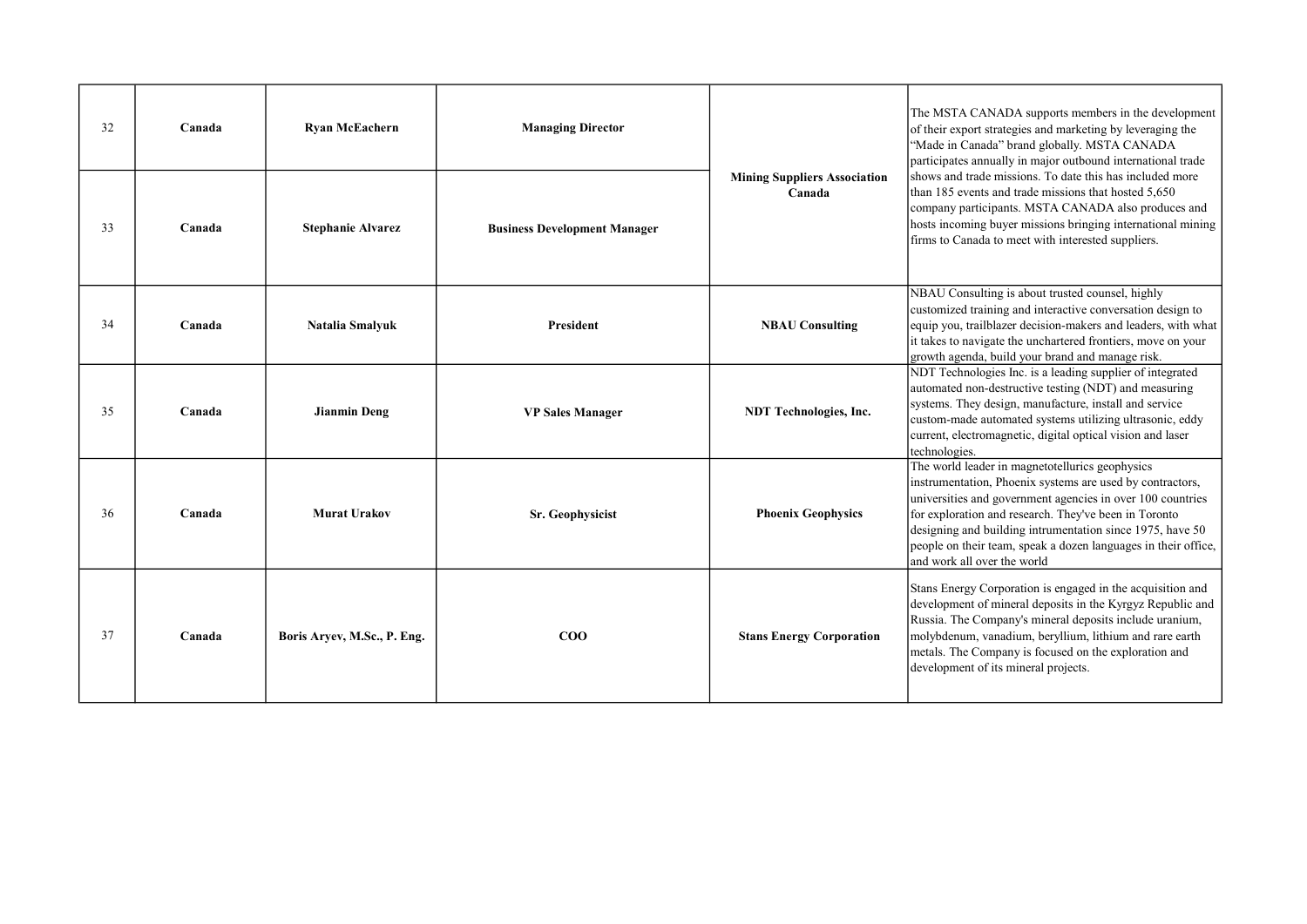| 38 | Canada | <b>Pavel Zhelvis</b> | <b>Director of Business Development</b> | TechnipFMC                 | TechnipFMC is a leading technology provider to the<br>traditional and new energies industry; delivering fully<br>integrated projects, products, and services. They work<br>towards transforming their clients' project economics,<br>helping them unlock new possibilities to develop energy<br>resources while reducing carbon intensity and supporting<br>their energy transition ambitions.                                                                                                                                                                                                                              |
|----|--------|----------------------|-----------------------------------------|----------------------------|-----------------------------------------------------------------------------------------------------------------------------------------------------------------------------------------------------------------------------------------------------------------------------------------------------------------------------------------------------------------------------------------------------------------------------------------------------------------------------------------------------------------------------------------------------------------------------------------------------------------------------|
| 39 | Canada | <b>Nancy Liu</b>     | <b>VP Operations</b>                    | ThreeDify, Inc.            | Based in Ottawa, Canada, ThreeDify ("THREE - DEE - IF -<br>EYE") Inc. offers innovative mining software solutions to<br>help clients increase resource recovery and reduce mining<br>costs. The Company was founded by two mining engineers,<br>each with over 35 years of diversified experiences in both<br>mining and high-tech industries. ThreeDify's competitive<br>advantage lies in their ability to combine advanced modelling<br>and optimization techniques with modern computing<br>technologies in developing a next-generation mining software<br>solution.                                                   |
| 40 | Canada | Ardy Sufi            | <b>Wood Development Manager</b>         | <b>Wood Canada Limited</b> | Wood provides engineering, project management, and<br>consulting services to public and private-sector clients in the<br>oil and gas, mining, nuclear, and industrial markets from<br>about 150 offices in 10 countries across North and South<br>America. Operations include environmental, geotechnical,<br>and materials consulting and testing services. The company<br>has been involved in such work as oil sands projects in<br>northern Alberta, New Afton copper-gold mine design and<br>feasibility for New Gold in British Columbia, and<br>reconstruction projects in Iraq through a partnership with<br>Fluor. |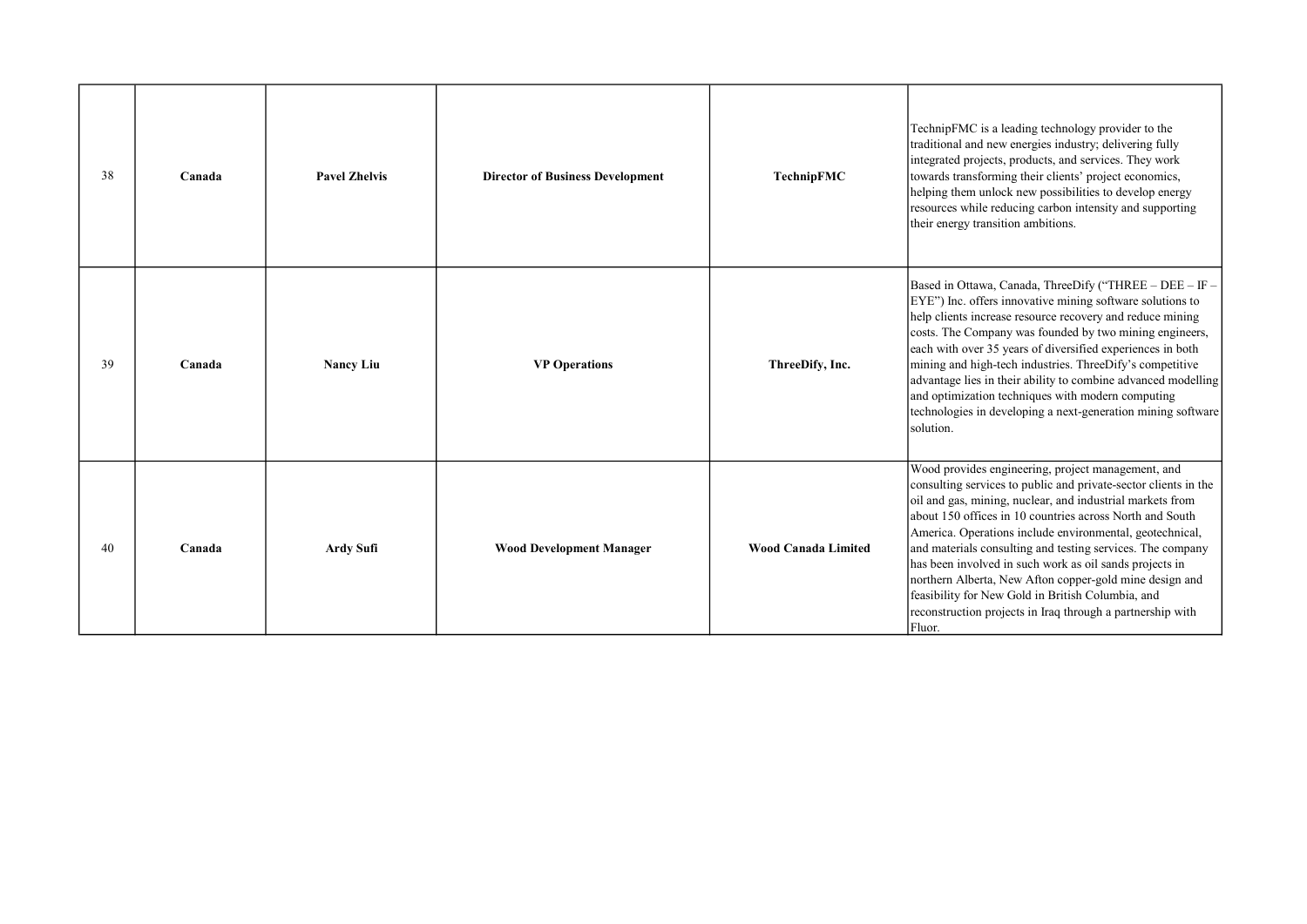| 41 | Canada | <b>David Barker</b>      | <b>General Manager</b>                                                    | <b>Ex-Im Trading LLC LLP</b>                           | Ex-Im Trading LLC LLP has provided quality services and<br>equipment in the Central Asian, UAE, and CIS regions for<br>over 20 years. Ex-Im specializes in the supply of equipment<br>for the mining, and oil and gas industries.<br>Ex-Im is an official distributor of products from companies<br>such as Timken Bearings, Best o Life pipe lubricants,<br>Rubicon brands of fishing and downhole drilling tools, and<br>MaTex mining drilling additives. In addition, Ex-Im has been<br>a significant supplier of Oilfield tubulars (OCTG) in the<br>Central Asian market.                                                                                                               |
|----|--------|--------------------------|---------------------------------------------------------------------------|--------------------------------------------------------|---------------------------------------------------------------------------------------------------------------------------------------------------------------------------------------------------------------------------------------------------------------------------------------------------------------------------------------------------------------------------------------------------------------------------------------------------------------------------------------------------------------------------------------------------------------------------------------------------------------------------------------------------------------------------------------------|
| 42 | Canada | <b>Sean Quinn</b>        | Senior Vice President, Chief Legal Office &<br><b>Corporate Secretary</b> | <b>Cameco Corporation</b>                              | Cameco is one of the world's largest providers of the uranium<br>needed to generate clean, reliable baseload electricity around<br>the globe. Their tier-one operations in Canada and<br>Kazakhstan have the licensed capacity to produce more than                                                                                                                                                                                                                                                                                                                                                                                                                                         |
| 43 | Canada | <b>Dorothy Slawinski</b> | Senior Specialist, Office of the CEO                                      |                                                        | 53 million pounds (100% basis) each year. They are also a<br>leading supplier of uranium refining, conversion and fuel<br>manufacturing services required to generate one of the<br>cleanest sources of electricity available today.                                                                                                                                                                                                                                                                                                                                                                                                                                                        |
| 44 | Canada | <b>Alain Thivierge</b>   | <b>Executive Director</b>                                                 | <b>Naturallia Economic Development</b><br>Organization | NATURALLIA is a well-established platform for suppliers to<br>network, form partnerships and alliances with other<br>customers, suppliers and / or organizations or associations in<br>a context where the rules of trade are undergoing profound<br>changes.<br>Naturallia is a formula that has proven itself to mesh<br>companies from all over the world according to their<br>respective needs. Indeed, the mesh or "matchmaking" is done<br>by a software that takes into account the criteria of each<br>participant in their search for business partnership.                                                                                                                       |
| 45 | Canada | <b>Aiden Yousefi</b>     | <b>Business Development Manager</b>                                       | Canpump                                                | Canpump Inc is based in Toronto, Canada, accommodating<br>the North American market with top quality Italian pumps,<br>spare parts and accessories. Canpump is the official North<br>American representative of Idrobase group, Bertolini Pumps,<br>Nicolini Motors and PA SpA.<br>Pressure washing and high pressure piston pumps are their<br>expertise. Their Canpump line of pumps and accessories<br>provide exceptional value to the end user as direct customer<br>experience is applied to manufacturing and constant<br>development of of new generation of pumps, control systems<br>and accessories for all scales of pressure washing and high<br>pressure waster applications. |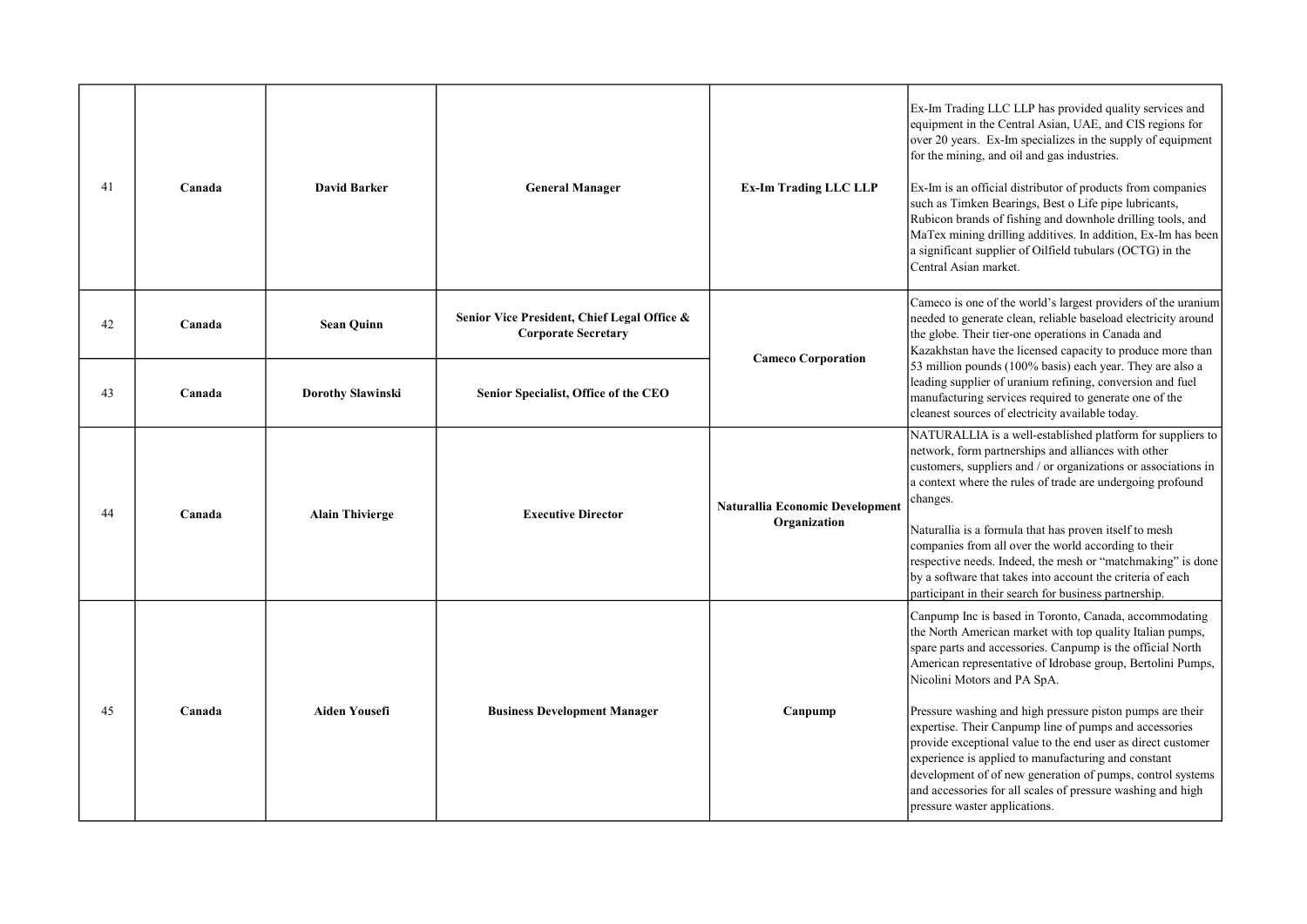| 46 | Canada | The Honorable Margaret Skok | Senior Fellow, Ambassador (Ret'd) | <b>Carleton University</b>      | Canada's Capital University, Carleton University is a<br>dynamic research and teaching institution dedicated to<br>achieving the highest standards of scholarship. Its more than<br>875 academic staff are recognized internationally for their<br>scholarship and cutting-edge research in more than 50<br>disciplines. Carleton's reputation is built on its strengths in<br>the fields of journalism, public affairs, international affairs,<br>architecture and high technology.                                                                                                                                                                                                                                                                                                 |
|----|--------|-----------------------------|-----------------------------------|---------------------------------|--------------------------------------------------------------------------------------------------------------------------------------------------------------------------------------------------------------------------------------------------------------------------------------------------------------------------------------------------------------------------------------------------------------------------------------------------------------------------------------------------------------------------------------------------------------------------------------------------------------------------------------------------------------------------------------------------------------------------------------------------------------------------------------|
| 47 | Canada | <b>Stu Lister</b>           | VP Marketing & Communications     | MacLean                         | MacLean Engineering specializes in underground mobile<br>equipment solutions based on hard rock mining experience,<br>multi-discipline engineering capability, unit-of-one<br>manufacturing expertise, and worldwide customer service<br>and support.<br>The company's product suite includes platform and utility<br>bolters, shotcrete sprayers, and transmixers in the ground<br>support category; remote operated blockholer drills, mobile<br>rock breakers, and water cannons in the ore flow/secondary<br>reduction category; and, Mine-MateTM scissor lifts, boom<br>lifts, boom trucks, ANFO/emulsion chargers, personnel<br>carriers, fuel/lube trucks, cassette trucks, fan and pipe<br>handlers, and service drills in the utility vehicles and<br>attachments category. |
| 48 | Canada | <b>Imad Salem</b>           | <b>General Director</b>           | <b>Borkit International Ltd</b> | Borkit Safety LLP is one of the leading Kazakhstani suppliers<br>of high quality PPE, chemical protective coveralls TYVEK®<br>and TYCHEM®, aluminized clothes, NOMEX® fire<br>-resistant clothes, protective and safety footwear, gas<br>detectors, air breathing apparatus, escape breathing apparatus<br>and related services with 12 years of work experience in the<br>market of Kazakhstan.                                                                                                                                                                                                                                                                                                                                                                                     |
| 49 | Canada | <b>Daniel O'Connor</b>      | President                         | <b>Orion Projects Inc.</b>      | Orion Projects is a full service EPCM complete with a project<br>management office, multi-discipline engineering teams and<br>the necessary project support services.<br>Orion Projects and its principals have completed hundreds of<br>projects since inception in 2002.                                                                                                                                                                                                                                                                                                                                                                                                                                                                                                           |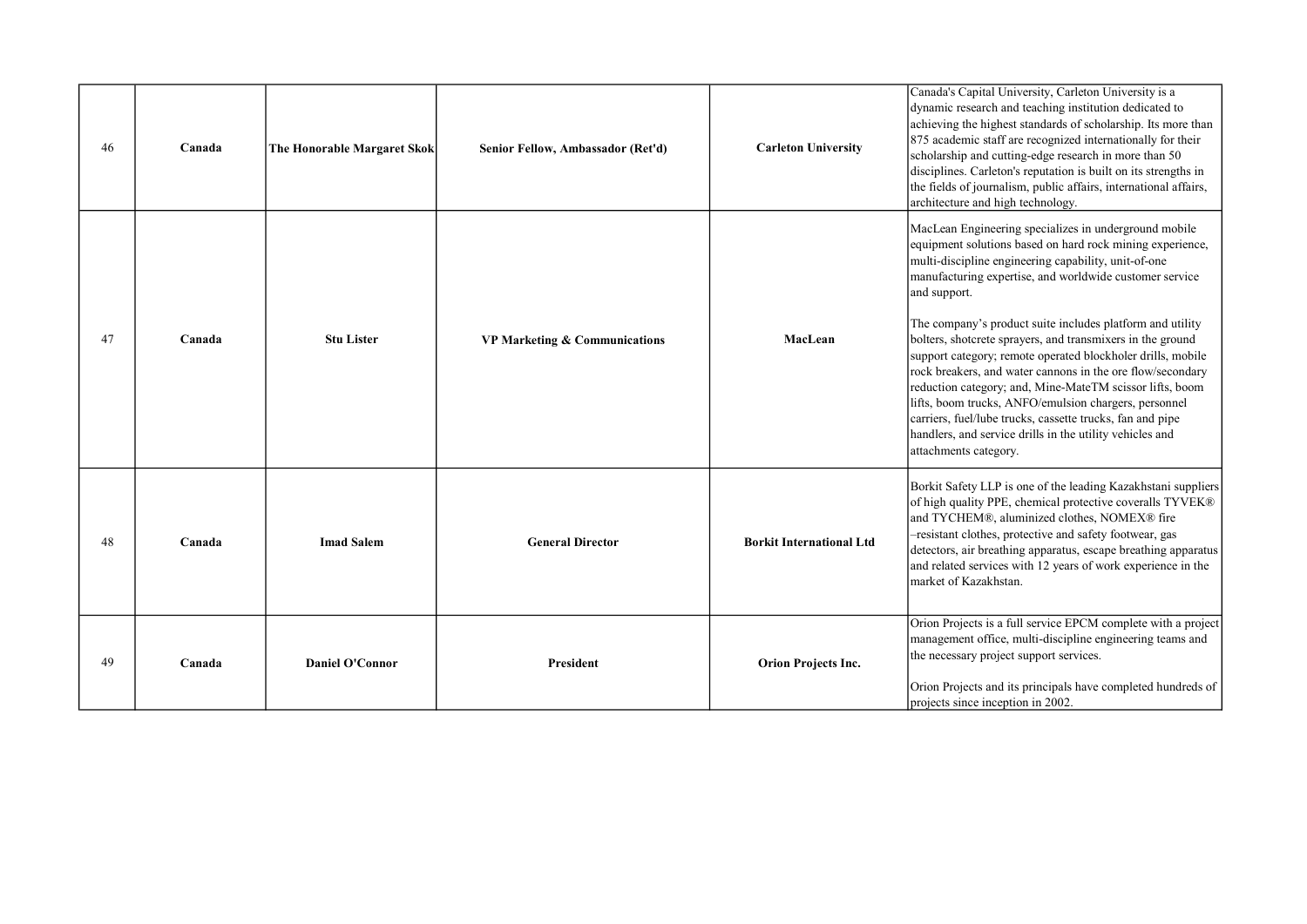| 50 | Canada | Rafal Rohozinski           | <b>President</b>                            | <b>SecDev</b>                    | The SecDev Group currently works with national and local<br>governments, technology companies, international<br>organizations and nonprofit organizations to minimize online<br>risks and maximize digital opportunities. It produces research<br>studies, data fusion software, advanced research and training<br>materials for partners around the world that include the<br>United Nations, UNDP, OSCE and the World Bank and<br>tracks "the emergence of cyberspace as a strategic domain."<br>SecDev Group was one of the founding institutional partners<br>of the OpenNet Initiative and the Information Warfare<br>Monitor. |
|----|--------|----------------------------|---------------------------------------------|----------------------------------|-------------------------------------------------------------------------------------------------------------------------------------------------------------------------------------------------------------------------------------------------------------------------------------------------------------------------------------------------------------------------------------------------------------------------------------------------------------------------------------------------------------------------------------------------------------------------------------------------------------------------------------|
| 51 | Canada | <b>Anis Ouanes</b>         | Head of Central & Eastern European Desk     | Quebec Ministry of Economy and   | Through its network, the Ministry offers services, advices,<br>and activities adapted to the characteristics of different<br>countries to businesses, creators, researchers, and Québec                                                                                                                                                                                                                                                                                                                                                                                                                                             |
| 52 | Canada | <b>Jocelyn Neron</b>       | <b>Advisor</b>                              | <b>Innovation</b>                | institutions.                                                                                                                                                                                                                                                                                                                                                                                                                                                                                                                                                                                                                       |
| 53 | Canada | <b>Christopher Westdal</b> | Chairman                                    | <b>Silver Bear Resources plc</b> | The primary business of the Company is the acquisition,<br>exploration, evaluation and development of silver properties<br>in the Russian Federation. The Company's principal focus is<br>its wholly-owned Mangazeisky exploration licence area of<br>570 sq. km, host to the Vertikalny silver mine development.<br>The Project is located approximately 400 km north of<br>Yakutsk in the Republic of Sakha (Yakutia), Russian<br>Federation.                                                                                                                                                                                     |
| 54 | Canada | <b>Max Chernetsov</b>      | <b>President</b>                            | <b>SEEDA Inc.</b>                | SEEDA is an engineering consulting and technical services<br>company with an enthusiastic, creative and diverse team<br>available to assist their clients in delivering successful capital<br>projects.<br>They offer inventive planning, engineering, procurement, and<br>environmental services.<br>Their client list includes investors, energy and infrastructure<br>operators, and EPCM organizations.                                                                                                                                                                                                                         |
| 55 | Canada | Olga Gagarina              | Director & Principal Immigration Consultant | <b>Canpass Education Group</b>   | Canpass Group is a Canadian education agency which<br>advises and works with students and their families on<br>admission to Canada's best educational institutions.                                                                                                                                                                                                                                                                                                                                                                                                                                                                 |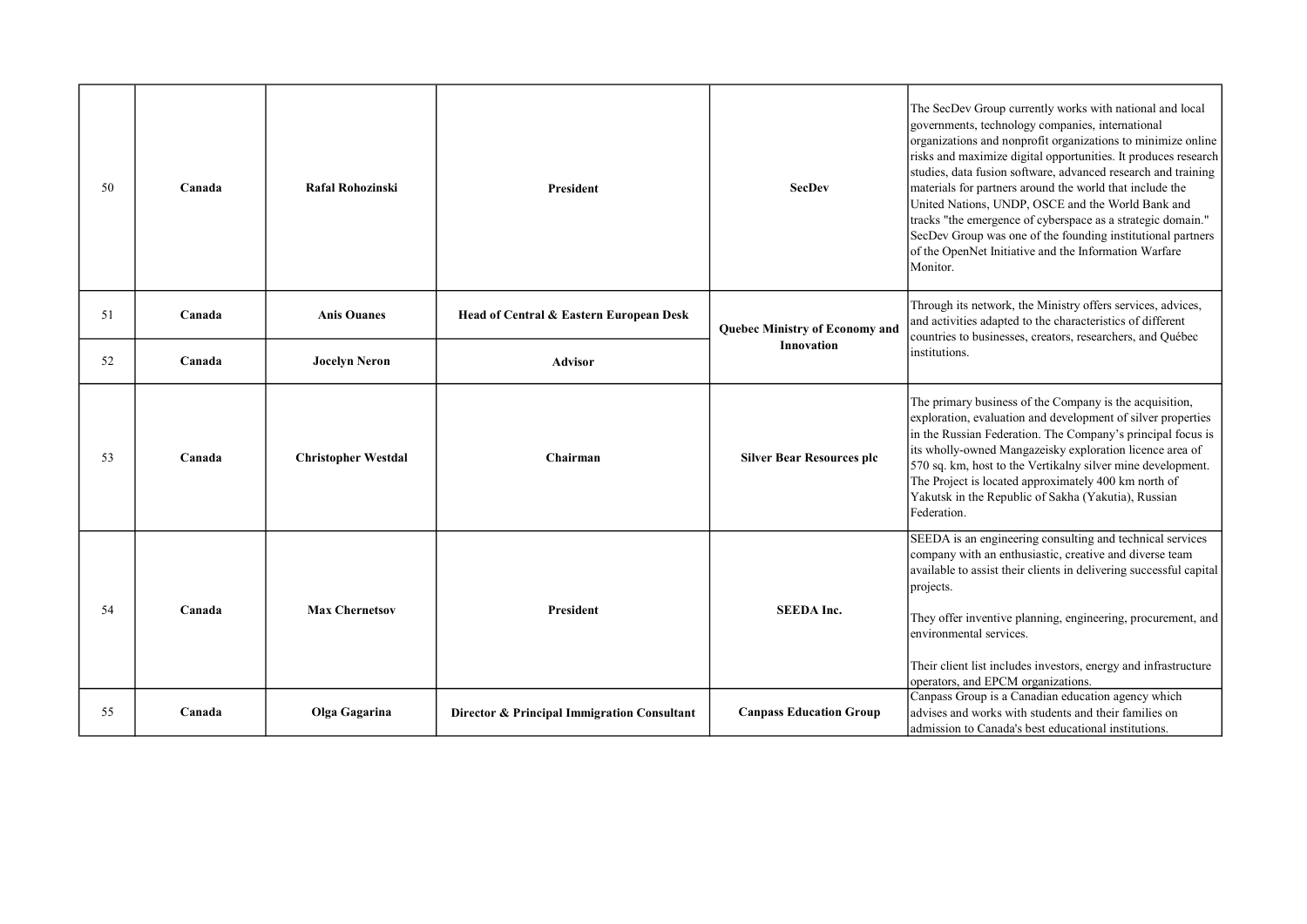| 56  | Canada | <b>Erkin Atakhanov</b>  | Partner                                                   | <b>PKF</b> Antares                                           | Whether you are an entrepreneurial owner-managed business,<br>a small private company or a fully listed enterprise, PKF<br>Antares has the expertise to help you strategically and assist<br>you with first-class audit and financial reporting needs. They<br>have particular expertise in auditing Pharmaceutical, Oil &<br>Gas Exploration, Oilfield Services, Construction and Steel<br>Industries, Non-profit Organizations (NPO), Real Estate,<br>Information Technology, Professional Services and many<br>other segments. |
|-----|--------|-------------------------|-----------------------------------------------------------|--------------------------------------------------------------|-----------------------------------------------------------------------------------------------------------------------------------------------------------------------------------------------------------------------------------------------------------------------------------------------------------------------------------------------------------------------------------------------------------------------------------------------------------------------------------------------------------------------------------|
| 57  | Canada | <b>John Balatbat</b>    | $\bf{COO}$                                                | <b>Rosor</b>                                                 | Rosor is a Canadian geophysical data provider, integrating<br>unmanned aerial systems to innovate the acquisition,<br>analysis, and access of geophysical data to optimize cost,<br>quality, and turnaround times.                                                                                                                                                                                                                                                                                                                |
| 58  | Canada | <b>Rakhmad Sobirov</b>  | <b>Managing Partner</b>                                   | <b>Sobirovs Law Firm - Canadian</b>                          | Immigration to Canada can be very complicated for<br>businesses, business owners, and foreign employees. It is<br>often crucial to hire business immigration lawyers with the                                                                                                                                                                                                                                                                                                                                                     |
| 59  | Canada | Feruza Djamalova        | Partner                                                   | <b>Business &amp; Immigration Lawyers</b>                    | skill, experience, and patience to successfully navigate this<br>complex process. The experienced professionals at Sobirovs<br>Law Firm offer tailored legal services in all business and<br>corporate immigration matters.                                                                                                                                                                                                                                                                                                       |
| -60 | Canada | <b>Freddy Caceres</b>   | <b>Manager, Extractive Resource Governance</b><br>Program | The School of Public Policy,<br><b>University of Calgary</b> | The School of Public Policy is an institute at the University<br>of Calgary located in Calgary, Alberta, Canada. Founded in<br>2008, The school is devoted to public policy research and<br>education, and is led by Pierre-Gerlier Forest. Located at the<br>University of Calgary's downtown campus, it is home to over<br>60 full-time or part-time faculty and fellows.                                                                                                                                                       |
|     |        |                         |                                                           |                                                              | B2B Industrial, Inc. assists firms by providing multiple types<br>of custom designed products. Some of these products are<br>Blasting Mats, Road Mats, Land Cover Mats, and Wharf<br>Mats.                                                                                                                                                                                                                                                                                                                                        |
| 61  | Canada | <b>Kevin Fitzgerald</b> | <b>VP Global Sales</b>                                    | <b>B2B</b> Industrial, Inc.                                  | B2B Industrial, Inc. is able to also supply AutoStem<br>Explosive products to increase productivity, efficiency and<br>safety within mining and construction applications.                                                                                                                                                                                                                                                                                                                                                        |
|     |        |                         |                                                           |                                                              | Another unique offering from B2B Industrial, Inc. is an<br>Electric UTV vehicles that are preferred for underground use.<br>These specialty Electric vehicles are made to be used<br>underground as they produce no harmful emissions.                                                                                                                                                                                                                                                                                            |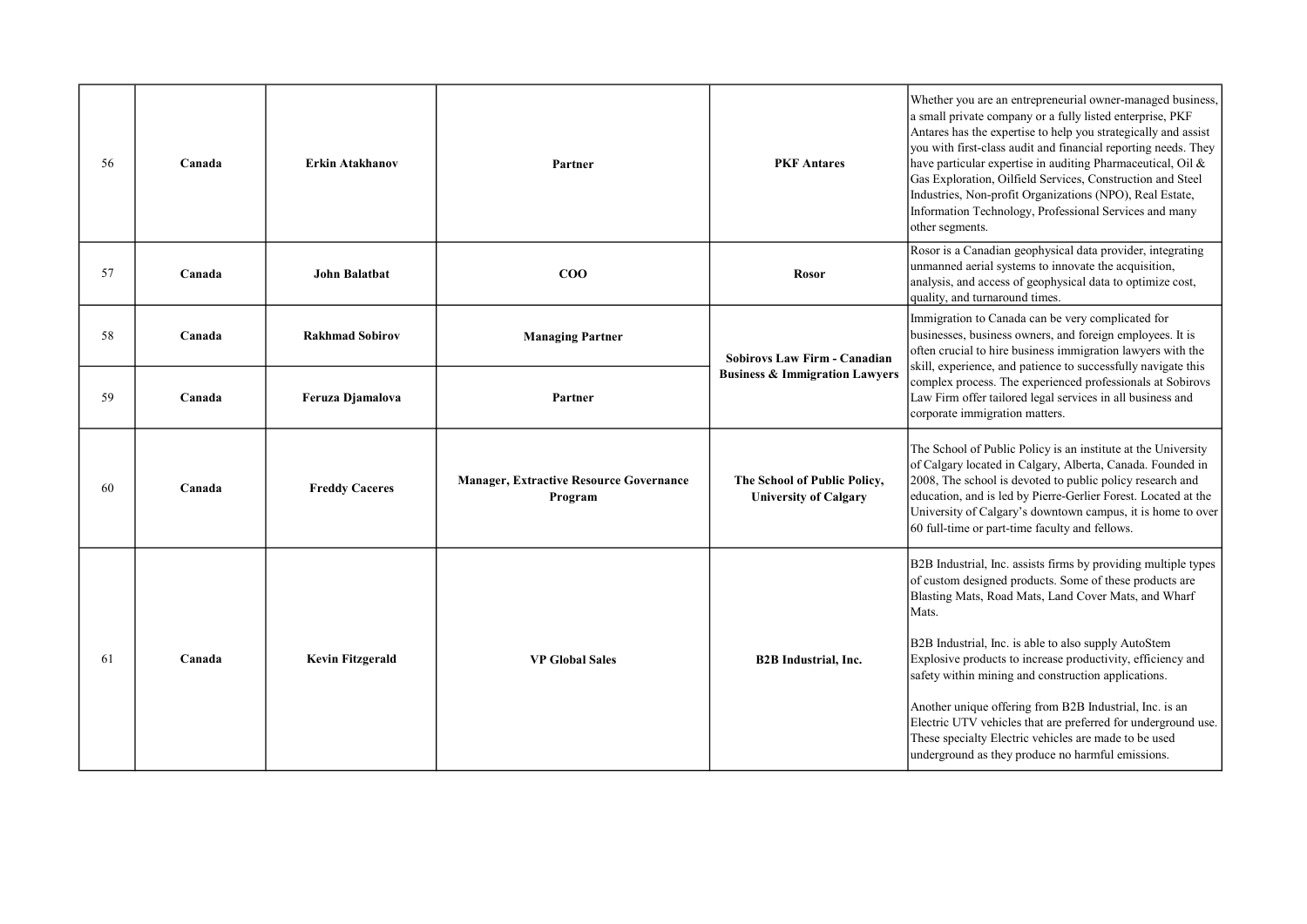| 62 | Canada | <b>Vladimir Shehovtsov</b>    | <b>Economic Development Officer</b>     | <b>Town of Parry Sound</b>         | Parry Sound is a town in Ontario, Canada, located on the<br>eastern shore of the sound after which it is named. Parry<br>Sound is located 160 km (99 mi) south of Sudbury and 225<br>km (140 mi) north of Toronto.                                                                                                                                                           |
|----|--------|-------------------------------|-----------------------------------------|------------------------------------|------------------------------------------------------------------------------------------------------------------------------------------------------------------------------------------------------------------------------------------------------------------------------------------------------------------------------------------------------------------------------|
| 63 | Canada | <b>Viatcheslav Kondratiev</b> | <b>Executive Officer</b>                | <b>Constab Pharmaceutical Inc.</b> | Constab Pharmaceutical Inc. is a Canadian biotech company<br>that has developed a novel targeted-delivery platform<br>involving alpha-fetoprotein (AFP) as a carrier for anticancer<br>agents. Since most cancers express AFP receptors (AFPR),<br>this technology could be used to treat the majority of cancers.                                                           |
| 64 | Canada | John Bligh                    | <b>Senior Geologist</b>                 | <b>Equity Exploration</b>          | Equity is a Canadian-based mineral exploration consultancy,<br>specializing in exploration services ranging from early-stage<br>prospecting, geologic mapping and soil sampling to advanced-<br>stage exploration and drill program management.                                                                                                                              |
| 65 | Canada | <b>Sébastien Leclerc</b>      | <b>Sales Director</b>                   | <b>Noriske</b>                     | Since 1982, Noriske has developed high-level technical<br>expertise in order to significantly contribute to the<br>improvement of the safety in industrial work environments<br>that may present difficult conditions and risk of injury<br>through the production and distribution of customized<br>personal protective equipment.                                          |
| 66 | Canada | <b>Joel Hrominchuk</b>        | <b>Head of Exploration - Geoscience</b> | <b>BHP</b>                         | BHP is a world-leading resources company. They extract and<br>process minerals, oil and gas, with more than 80,000<br>employees and contractors, primarily in Australia and the<br>Americas. Their products are sold worldwide, with sales and<br>marketing led through Singapore and Houston, United States.<br>Their global headquarters are in Melbourne, Australia.      |
| 67 | Canada | <b>Kash Khamisi</b>           | <b>Senior Sales Engineer</b>            | <b>Westpro Machinery Inc.</b>      | Westpro Machinery Inc. is an innovative Canadian mineral<br>processing technology company with over 30 years of<br>experience in the mining, wastewater and aggregate<br>industries. As a result of an unwavering focus on quality and<br>customer satisfaction, Westpro's equipment is renowned<br>world-wide for robust construction, reliability and high<br>performance. |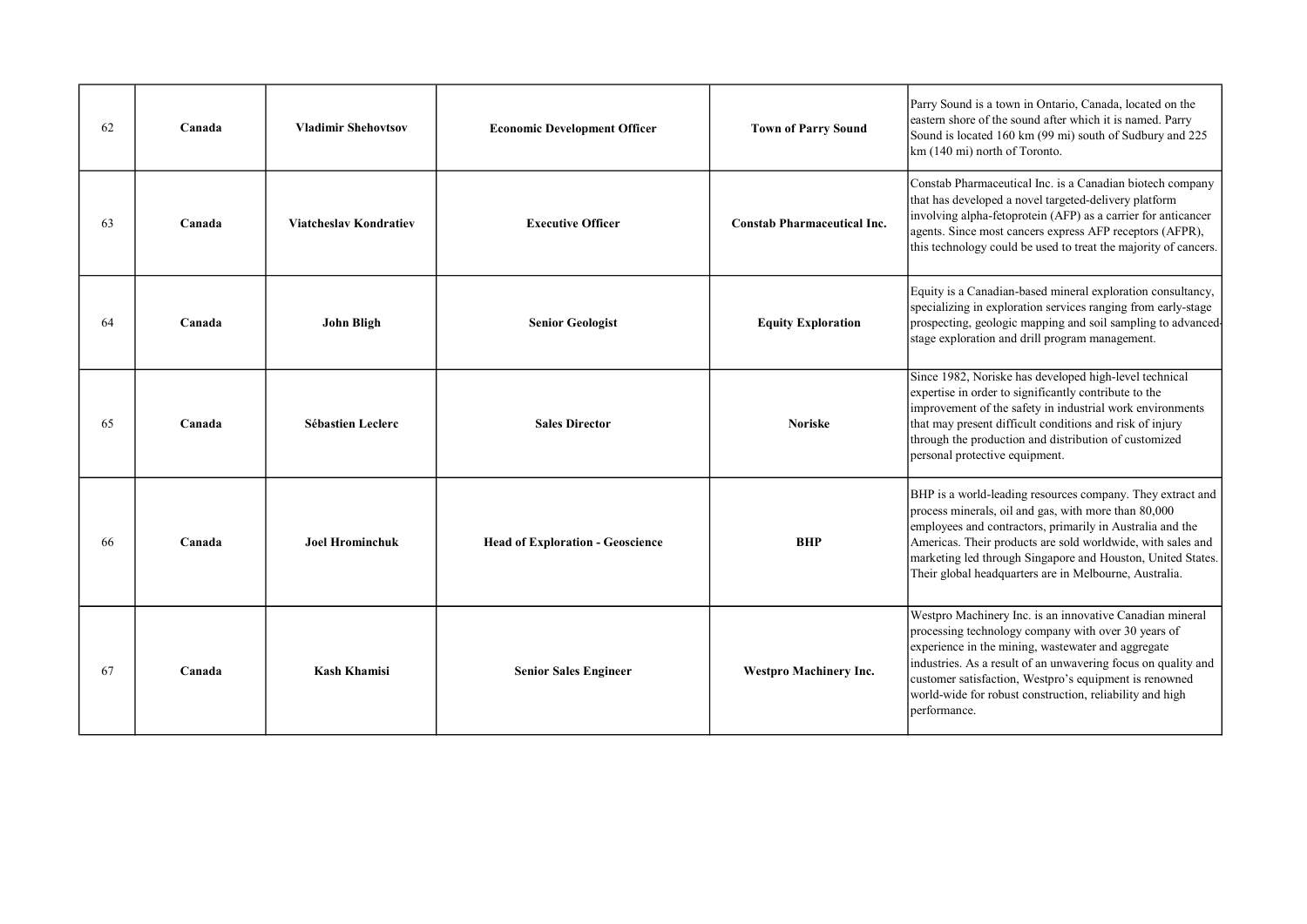| -68 | Canada                    | <b>Lou Naumovski</b>  | Consultant                               |                                                                                                                                                       |                                                                                                                                                                                                                                                                                                                                                                                                                                                                                                                                                                                                                                                                                                                                                                                                                                                                                                                                                                                                                                                                                   |
|-----|---------------------------|-----------------------|------------------------------------------|-------------------------------------------------------------------------------------------------------------------------------------------------------|-----------------------------------------------------------------------------------------------------------------------------------------------------------------------------------------------------------------------------------------------------------------------------------------------------------------------------------------------------------------------------------------------------------------------------------------------------------------------------------------------------------------------------------------------------------------------------------------------------------------------------------------------------------------------------------------------------------------------------------------------------------------------------------------------------------------------------------------------------------------------------------------------------------------------------------------------------------------------------------------------------------------------------------------------------------------------------------|
| -69 | Canada                    | <b>Liana Frenette</b> | <b>CEO</b>                               | <b>TBT Engineering Ltd.</b>                                                                                                                           | TBT Engineering Limited (TBTE) is Northwestern Ontario's<br>largest independently owned multi-disciplinary engineering<br>consulting firm. Their primary sectors are Infrastructure,<br>Mining, Energy, Transportation, First Nations, Government<br>and General Public with commercial services through 16<br>complimentary divisions.                                                                                                                                                                                                                                                                                                                                                                                                                                                                                                                                                                                                                                                                                                                                           |
| 70  | <b>Russian Federation</b> | Elena Savarenskaya    | Counsellor                               | <b>Department of International</b><br><b>Cooperation, Ministry of Natural</b><br><b>Resources and Environment of the</b><br><b>Russian Federation</b> | The Ministry of Natural Resources and Environment<br>(Minprirody) is a federal executive body responsible for<br>drafting and implementing government policy and the legal<br>regulation in the field of the exploration, use, reproduction<br>and protection of natural resources, including mineral<br>resources, water bodies, woodlands, animals and their<br>habitats, and land relations concerned with the transfer of<br>water and forest areas, as well as specially protected areas,<br>territories and sites (as regards specially protected natural<br>areas) to lands of other categories, in forestry relations,<br>hunting, hydrometeorology and related sectors,<br>environmental monitoring and protection, including radiation<br>control regulation and monitoring, as well as developing and<br>implementing the national policy and legal regulations in<br>environment protection, including issues related to the<br>treatment of industrial and consumer waste, specially<br>protected natural territories, and state environmental expert<br>evaluation. |
| 71  | <b>Russian Federation</b> | <b>Sergey Strokov</b> | <b>Counsellor, Agricultural Division</b> | <b>Embassy of the Russian Federation</b><br>to Canada                                                                                                 | The Embassy of the Russian Federation to Canada is<br>responsible for the development of bilateral relations and<br>trade & economic cooperation between the Russian<br>Federation and Canada.                                                                                                                                                                                                                                                                                                                                                                                                                                                                                                                                                                                                                                                                                                                                                                                                                                                                                    |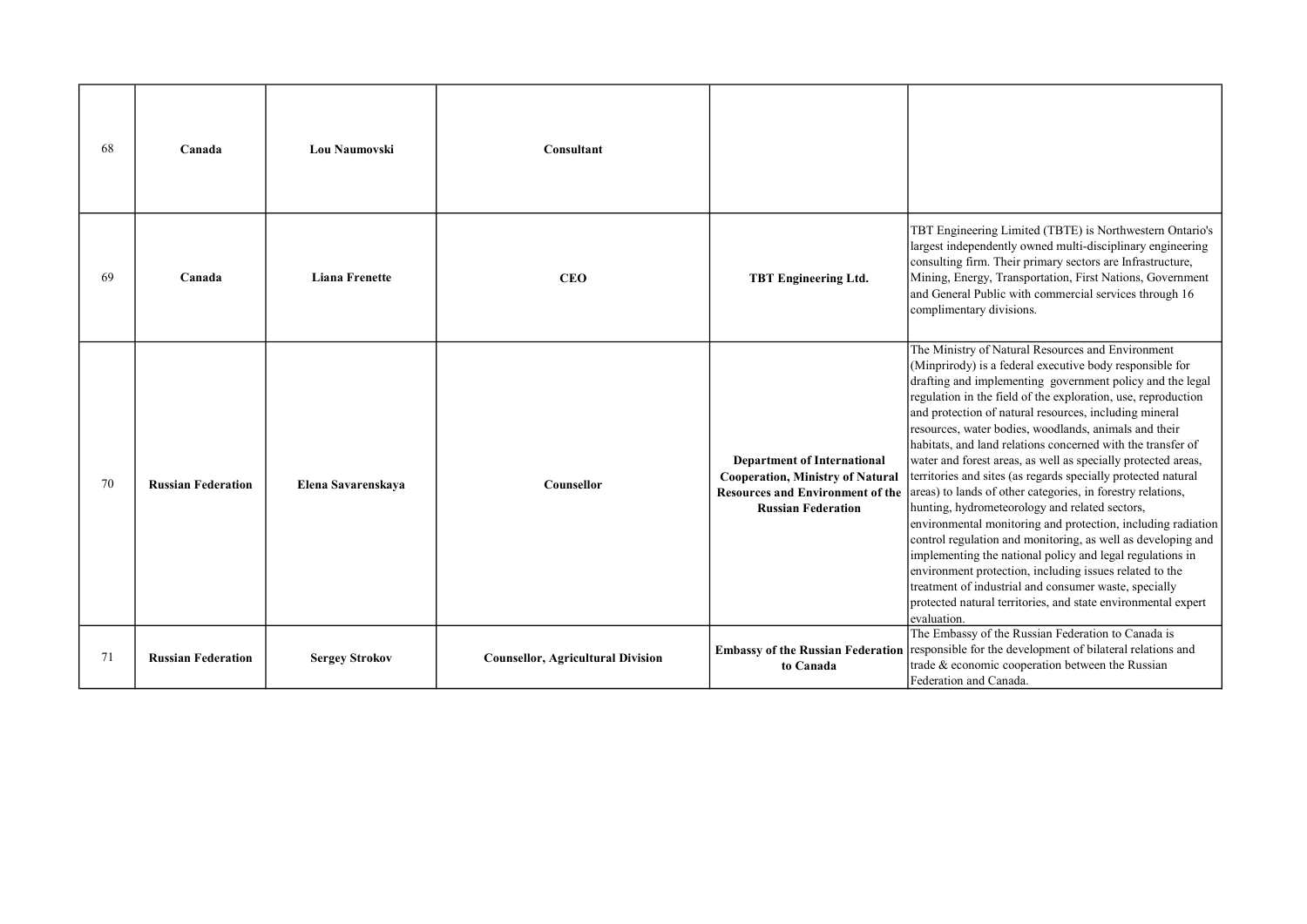| 72 | <b>Russian Federation</b> | Nikolai Matyash       | <b>Managing Director</b>         | <b>Mining Advisory Council, Moscow</b>                             | The Mining Advisory Council ("Council") is a non-profit<br>association incorporated in Toronto on June 3, 1999. The<br>members of the Council are major international mining<br>companies and the world's leading gold mining companies<br>active, or intending to be active, in the Russian market;<br>junior mining companies; engineering companies; legal and<br>accounting advisers; equipment suppliers and service<br>companies; foreign diplomatic and trade representations and<br>associations. The mission of the Council is to work with the<br>Government of the Russian Federation to create and maintain<br>an investment climate in Russia that will attract foreign<br>venture capital which is planning to make a sustainable<br>business developing the country's mining sector. The Council<br>was created to speak on behalf of foreign investors to<br>promote the dialogue with the Russian government needed to<br>improve mutual understanding and facilitate the progress<br>towards common objectives. The Council is the single united<br>international voice for the mining industry in Russia. It is a<br>large regularly meeting mining networking platform enabling<br>free exchange and sharing news and views of the Russian<br>mining sector. |
|----|---------------------------|-----------------------|----------------------------------|--------------------------------------------------------------------|----------------------------------------------------------------------------------------------------------------------------------------------------------------------------------------------------------------------------------------------------------------------------------------------------------------------------------------------------------------------------------------------------------------------------------------------------------------------------------------------------------------------------------------------------------------------------------------------------------------------------------------------------------------------------------------------------------------------------------------------------------------------------------------------------------------------------------------------------------------------------------------------------------------------------------------------------------------------------------------------------------------------------------------------------------------------------------------------------------------------------------------------------------------------------------------------------------------------------------------------------------------------------------|
| 73 | <b>Russian Federation</b> | <b>Evgueni Ivanov</b> | President                        | N-mining Ltd.                                                      | N-MINING LIMITED is a Cyprus registered private mining<br>company limited by shares, with a focus on deposits of base<br>and precious metals in the Far East of the Russian Federation<br>and in the uplands of Cyprus.                                                                                                                                                                                                                                                                                                                                                                                                                                                                                                                                                                                                                                                                                                                                                                                                                                                                                                                                                                                                                                                          |
| 74 | <b>Russian Federation</b> | <b>Igor Semenov</b>   | <b>Executive Director</b>        | <b>First Ore Mining Company</b>                                    | First Ore Mining Company is a part of the mining division of<br>the Rosatom State Atomic Energy Corporation. The First Ore<br>Mining Company is developing the Pavlovskoye lead-zinc<br>field and is an operator of mineral properties in the basin of<br>Bezymyannaya River (the Novaya Zemlya Archipelago,<br>Arkhangelsk Region). The project was included in the<br>Governmental Program "Social and Economic Development<br>of the Arctic Area of the Russian Federation" approved by<br>Resolution No.336 of the Government of the Russian<br>Federation dd. 21.04.2014 (as revised by Resolution No.1064<br>of the Government of the RF dd. 31.08.2017).                                                                                                                                                                                                                                                                                                                                                                                                                                                                                                                                                                                                                  |
| 75 | <b>Russian Federation</b> | <b>Oleg Boikov</b>    |                                  |                                                                    |                                                                                                                                                                                                                                                                                                                                                                                                                                                                                                                                                                                                                                                                                                                                                                                                                                                                                                                                                                                                                                                                                                                                                                                                                                                                                  |
| 76 | <b>Russian Federation</b> | <b>Valery Maximov</b> | <b>Senior Trade Commissioner</b> | <b>Trade Mission of the Russian</b><br><b>Federation in Canada</b> | The Trade Mission of the Russian Federation seeks to<br>promote increased cooperation in the fields of business, trade,<br>and economic development between the Russian Federation<br>and Canada.                                                                                                                                                                                                                                                                                                                                                                                                                                                                                                                                                                                                                                                                                                                                                                                                                                                                                                                                                                                                                                                                                |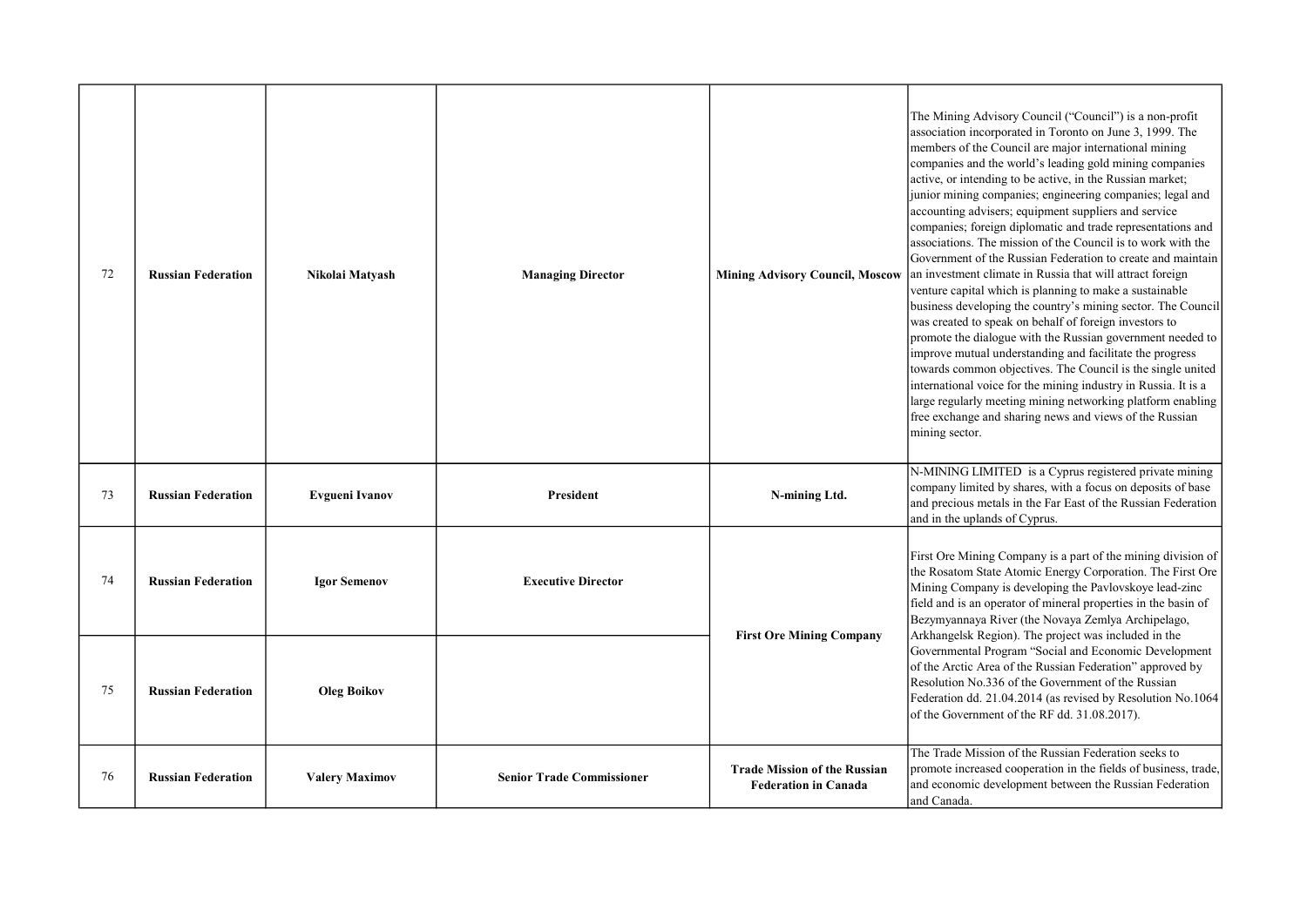| 77 | <b>Russian Federation</b> | <b>Irina Dvachenko</b>      | <b>Marketing Communications Manager</b>                                             |                                                                            |                                                                                                                                                                                                                                                                                                                                                                                                                    |
|----|---------------------------|-----------------------------|-------------------------------------------------------------------------------------|----------------------------------------------------------------------------|--------------------------------------------------------------------------------------------------------------------------------------------------------------------------------------------------------------------------------------------------------------------------------------------------------------------------------------------------------------------------------------------------------------------|
| 78 | <b>Russian Federation</b> | <b>Gleb Vlasenko</b>        | <b>Head of External Communications</b>                                              |                                                                            |                                                                                                                                                                                                                                                                                                                                                                                                                    |
| 79 |                           |                             | <b>Head of Work With State Authorities in the Field</b>                             |                                                                            |                                                                                                                                                                                                                                                                                                                                                                                                                    |
|    | <b>Russian Federation</b> | <b>Ibragim Nalaev</b>       | of Trade and Economy                                                                |                                                                            |                                                                                                                                                                                                                                                                                                                                                                                                                    |
| 80 | <b>Russian Federation</b> | Julia Shabala               | <b>Deputy General Director</b>                                                      | <b>Metalloinvest</b>                                                       | Metalloinvest is a leading global producer and supplier of<br>HBI and iron ore products, and a regional producer of high<br>quality steel.                                                                                                                                                                                                                                                                         |
| 81 | <b>Russian Federation</b> |                             | <b>Head of Work with State Authorities in the Field</b>                             |                                                                            |                                                                                                                                                                                                                                                                                                                                                                                                                    |
|    |                           | <b>Alexey Reznikov</b>      | of Nature Management                                                                |                                                                            |                                                                                                                                                                                                                                                                                                                                                                                                                    |
| 82 | <b>Russian Federation</b> | <b>Albert Sakaev</b>        | Head of Work With State Authorities in the Field                                    |                                                                            |                                                                                                                                                                                                                                                                                                                                                                                                                    |
|    |                           |                             | of Industrial Safety                                                                |                                                                            |                                                                                                                                                                                                                                                                                                                                                                                                                    |
| 83 | <b>Russian Federation</b> | <b>Evgeny Polesskiy</b>     | <b>Head of GR Department</b>                                                        |                                                                            |                                                                                                                                                                                                                                                                                                                                                                                                                    |
| 84 | <b>Russian Federation</b> | <b>Alexandr Kamenev</b>     | <b>Market Forecasting and Analysis Specialist</b>                                   |                                                                            |                                                                                                                                                                                                                                                                                                                                                                                                                    |
| 85 | <b>Russian Federation</b> | Mikhail Nadezhkin           | <b>Head of Market Forecasting and Analysis</b>                                      |                                                                            |                                                                                                                                                                                                                                                                                                                                                                                                                    |
| 86 | <b>Russian Federation</b> | <b>Alexandr Kozhevnikov</b> | <b>Head of Strategy Department</b>                                                  |                                                                            |                                                                                                                                                                                                                                                                                                                                                                                                                    |
| 87 | <b>Russian Federation</b> | <b>Arthur Poliakov</b>      | <b>Executive Chairman</b>                                                           | <b>MINEX</b>                                                               | MINEX Forum and International partnership (an abbreviation)<br>from Mining & Exploration) was established in 2005 with an<br>objective of stimulating multidisciplinary discussions on<br>Russia's and Central Asia states' transition to advanced and<br>innovative mining and mineral exploration practices.                                                                                                     |
| 88 | <b>Russian Federation</b> | Nataliya Tarasova           | Director of Business Development; Coordinator,<br>Russia & CIS                      |                                                                            |                                                                                                                                                                                                                                                                                                                                                                                                                    |
| 89 | <b>Russian Federation</b> | <b>Alexey Rudnev</b>        | <b>Head, Geology of Solid Minerals</b>                                              | <b>The Federal Subsoil Resources</b><br><b>Management Agency, Rosnedra</b> | The Federal Agency for Mineral Resources is a federal body<br>that enacts policy and exercises oversight over subsoil use in<br>the Russian Federation. It was formed in 2004 as part of<br>Russia's Ministry of Natural Resources and Environment.                                                                                                                                                                |
| 90 | <b>Russian Federation</b> | <b>Andrei Sulin</b>         | Partner   Advanced Manufacturing & Mobility<br>Tax & Law Leader for Russia / CIS    | <b>EY Parthenon CIS</b>                                                    | EY-Parthenon is one of the largest global strategy consulting<br>organizations, with more than 6,500 professionals. They help<br>CEOs and business leaders design and deliver transformative<br>strategies across the entire enterprise, to help build long-term<br>value to all stakeholders.                                                                                                                     |
| 91 | <b>Russian Federation</b> | <b>Kirill Kozenyashev</b>   | <b>Associate Partner</b>                                                            |                                                                            |                                                                                                                                                                                                                                                                                                                                                                                                                    |
| 92 | <b>Russian Federation</b> | <b>Pavel Gamov</b>          | <b>Associate Director   Business Development CESA</b><br><b>Metals &amp; Mining</b> |                                                                            |                                                                                                                                                                                                                                                                                                                                                                                                                    |
| 93 | <b>Russian Federation</b> | Vitalina Spurgeon           | <b>Country Manager - Russia &amp; CIS</b>                                           | <b>Datamine International</b>                                              | Since 1981, Datamine has been a pioneer at the forefront of<br>digital mining technology. Now in their 40th year of<br>business, they have expanded to provide an unrivalled range<br>of solutions to customers in every corner of the globe. With<br>over 500 experts on the ground in 20 countries, they deliver<br>high quality software solutions and advisory services to<br>customers in over 100 countries. |
| 94 | <b>Russian Federation</b> | <b>Andrey Akinin</b>        | <b>Marketing Director</b>                                                           | <b>Canpass Group</b>                                                       | Canpass Group is a Canadian education agency which<br>advises and works with students and their families on<br>admission to Canada's best educational institutions.                                                                                                                                                                                                                                                |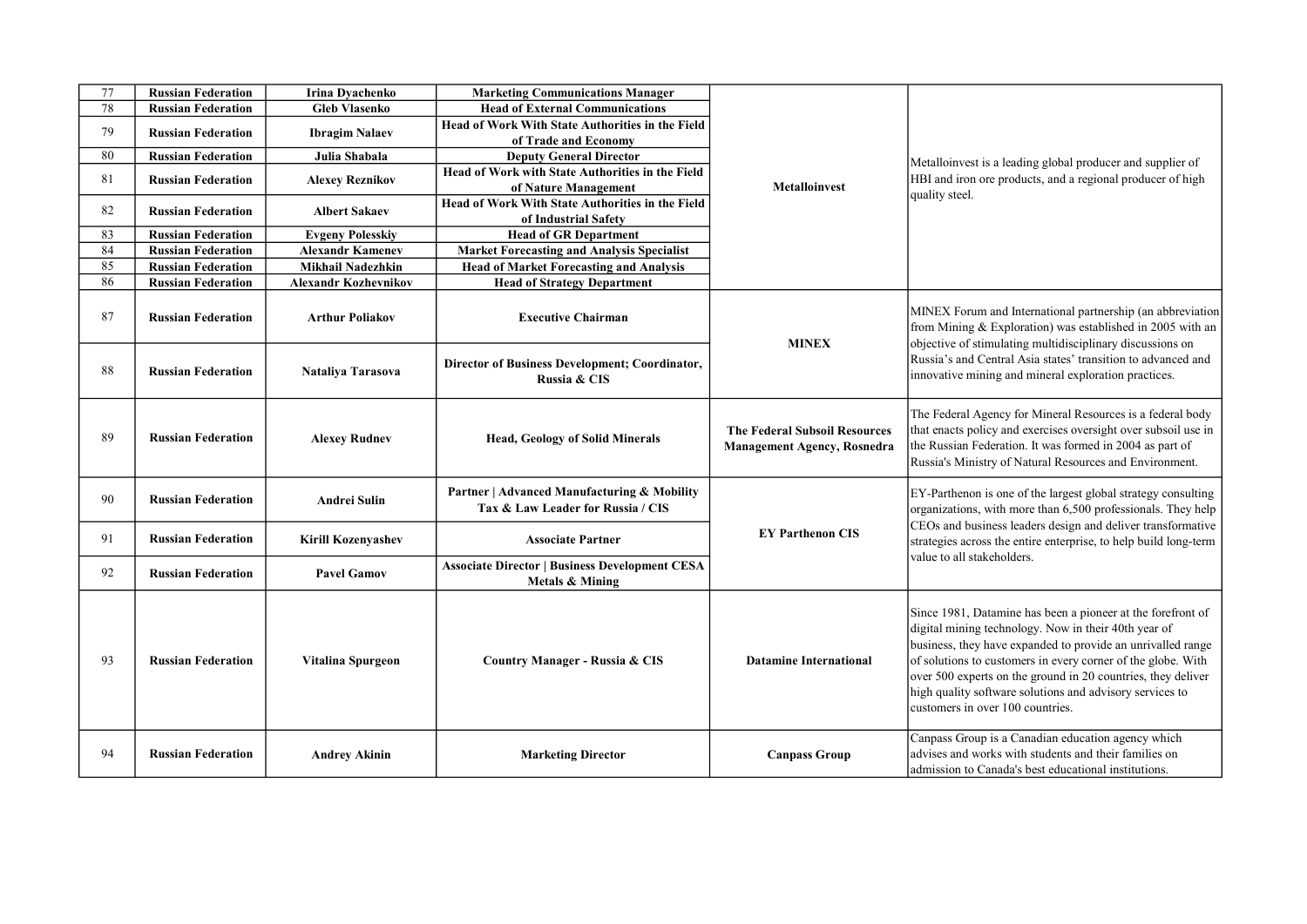| 95  | <b>Russian Federation</b>        | <b>Dmitriy Kozlovskiy</b>                   | <b>Deputy Director for Analytical Research</b>     | <b>Russian Mineral Resources</b><br><b>Institute</b>                                                  | The Russian Mineral Resources Institute is responsible for<br>the application of information-analytical and experimental-<br>methodical study of both the geological subsurface and<br>mineral resources.                                                                                                                                                                                                                                                                                                                                                                                                                                                                                                                                                                                           |
|-----|----------------------------------|---------------------------------------------|----------------------------------------------------|-------------------------------------------------------------------------------------------------------|-----------------------------------------------------------------------------------------------------------------------------------------------------------------------------------------------------------------------------------------------------------------------------------------------------------------------------------------------------------------------------------------------------------------------------------------------------------------------------------------------------------------------------------------------------------------------------------------------------------------------------------------------------------------------------------------------------------------------------------------------------------------------------------------------------|
| 96  | Republic of<br>Kazakhstan        | <b>His Excellency Akylbek</b><br>Kamaldinov | Ambassador                                         | <b>Embassy of the Republic of</b>                                                                     | The Embassy of the Republic of Kazakhstan to Canada is<br>responsible for fostering political, trade, economic, and                                                                                                                                                                                                                                                                                                                                                                                                                                                                                                                                                                                                                                                                                 |
| 97  | Republic of<br>Kazakhstan        | <b>Shokan Omarov</b>                        | <b>First Secretary</b>                             | <b>Kazakhstan to Canada</b>                                                                           | scientific cooperation and development between the states of<br>Kazakhstan and Canada.                                                                                                                                                                                                                                                                                                                                                                                                                                                                                                                                                                                                                                                                                                              |
| 98  | <b>Republic of</b><br>Kazakhstan | <b>Ruslan Baimishev</b>                     | <b>Deputy Minister</b>                             | Ministry of Industry and<br><b>Infrastructure Development of the</b><br><b>Republic of Kazakhstan</b> | The Ministry of Industry and Infrastructure Development of<br>the Republic of Kazakhstan is the central executive body<br>responsible for leadership in the fields of industry and<br>industrial and innovative development, scientific and<br>technical development of the country, mining and<br>metallurgical complex, development of local content,<br>mechanical engineering, chemical, pharmaceutical and<br>medical industries, light, woodworking and the furniture<br>industry, the construction industry, and the production of<br>building materialsin the use of the airspace of the Republic of<br>Kazakhstan and the activities of civil and experimental<br>aviation, roads; industrial safety; communication,<br>informatization and e-government information; space<br>activities. |
| 99  | Republic of<br>Kazakhstan        | <b>Dmitry Barsukov</b>                      | <b>General Director Kazakhstan</b>                 | <b>Cameco Corporation</b>                                                                             | Cameco is one of the world's largest providers of the uranium<br>needed to generate clean, reliable baseload electricity around<br>the globe. Their tier-one operations in Canada and<br>Kazakhstan have the licensed capacity to produce more than                                                                                                                                                                                                                                                                                                                                                                                                                                                                                                                                                 |
| 100 | Republic of<br>Kazakhstan        | <b>Sergey Ivanov</b>                        | <b>Deputy General Director, Technical Services</b> |                                                                                                       | 53 million pounds (100% basis) each year. They are also a<br>leading supplier of uranium refining, conversion and fuel<br>manufacturing services required to generate one of the<br>cleanest sources of electricity available today.                                                                                                                                                                                                                                                                                                                                                                                                                                                                                                                                                                |
| 101 | <b>Republic of</b><br>Kazakhstan | <b>Kanat Skakov</b>                         | <b>Legal Practitioner</b>                          |                                                                                                       |                                                                                                                                                                                                                                                                                                                                                                                                                                                                                                                                                                                                                                                                                                                                                                                                     |
| 102 | <b>Republic of</b><br>Kazakhstan | <b>Imad Salem</b>                           | <b>General Director</b>                            | <b>Borkit International Ltd</b>                                                                       | Borkit Safety LLP is one of the leading Kazakhstani suppliers<br>of high quality PPE, chemical protective coveralls TYVEK®<br>and TYCHEM®, aluminized clothes, NOMEX® fire<br>-resistant clothes, protective and safety footwear, gas<br>detectors, air breathing apparatus, escape breathing apparatus<br>and related services with 12 years of work experience in the<br>market of Kazakhstan.                                                                                                                                                                                                                                                                                                                                                                                                    |